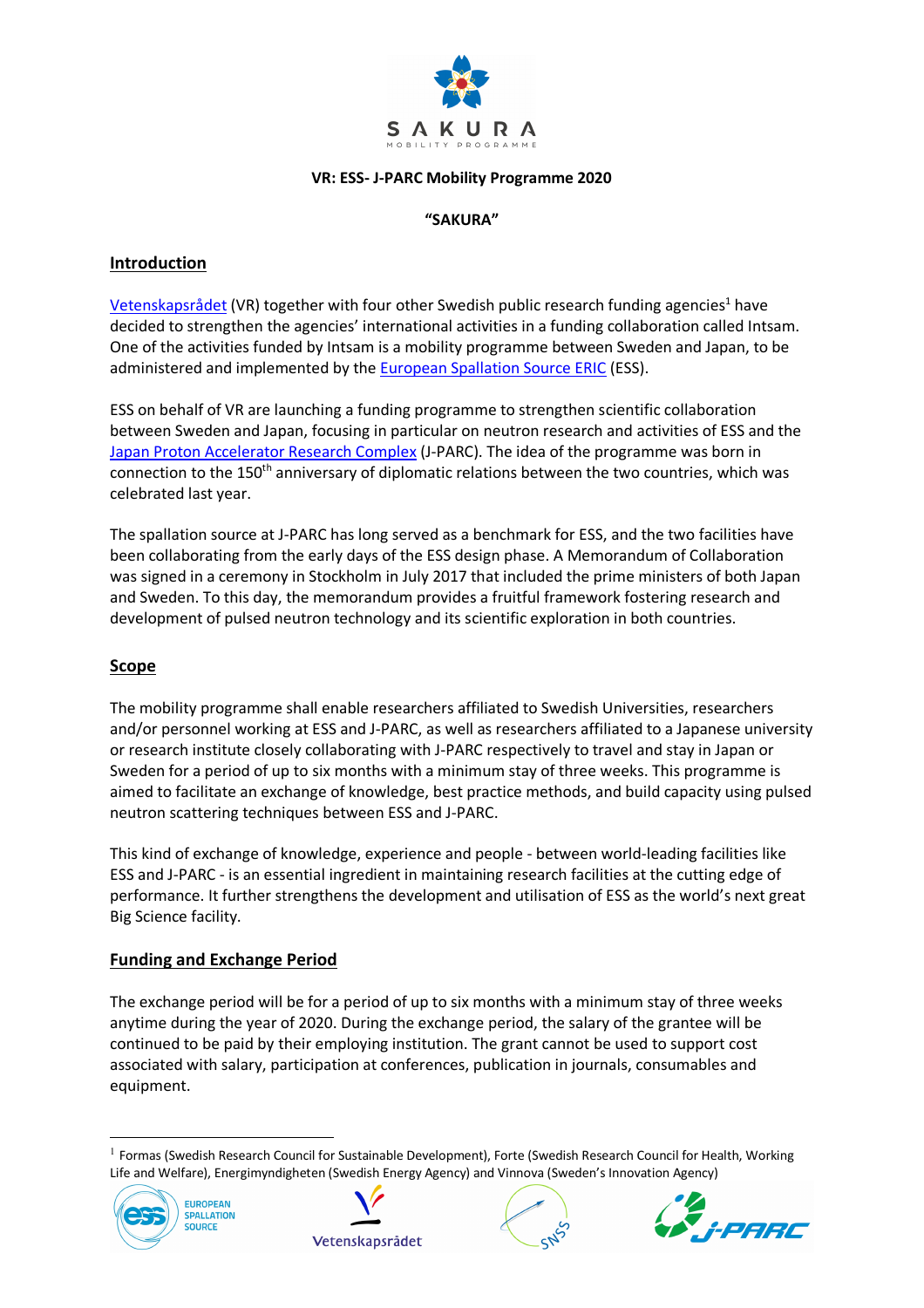

What funding can be applied for?

- Travel (We will cover the cost of a return ticket in economy, Visa Costs and Insurance)
- Daily Subsistence (Allowance, Subsistence and Accommodation)

The grant is aimed to cover the cost of the stay abroad which include Travel (Return flights, Visa, Insurance) and a Daily Subsistence (Food Allowance, Room and Boarding). The grant amount is calculated per day and varies depending on the period of stay.

#### **Size of the grant**

| <b>Group</b>                                                                                      | <b>Items</b>                      | SEK/month SEK/day         |       |  |
|---------------------------------------------------------------------------------------------------|-----------------------------------|---------------------------|-------|--|
| Subsistence                                                                                       | Food Allowance, Room and Boarding | 36,810                    | 1,227 |  |
| <b>Travel</b>                                                                                     | Return Flights, Visa, Insurance   | 16,460 (One off per trip) |       |  |
| *Calculations are based on Utlandstraktamenten for 2019 from Skatteverket. To be amended for 2020 |                                   |                           |       |  |

## **Technical Scope**

The main objective of the grant is to support and strengthen the creation and development of new or existing research that in the longer perspective may develop into long-term collaborations.

During the exchange period the researchers and/or personnel must conduct strategic research within one or more of the topics listed below;

| <b>Accelerator and Target Technology</b><br>> Beam Physics<br>> Moderator Technology<br>> Target Technology<br>> RF technology<br>> Control software technology | <b>Shielding and Safety</b><br>> Radiation safety<br>> Waste handling<br>> Neutronics and shielding<br>> Active sampling handing                                                                                                                                                                 |
|-----------------------------------------------------------------------------------------------------------------------------------------------------------------|--------------------------------------------------------------------------------------------------------------------------------------------------------------------------------------------------------------------------------------------------------------------------------------------------|
| <b>Neutron Instrumentation</b><br>> Instrument concept & technology<br>> Instrument operation techniques<br>> Science using pulsed neutron<br>instrumentation   | <b>User, Sample and Computation Services</b><br>> Deuteration services<br>> User Program Strategy (Academia & Industry)<br>> Sample environment technology<br>> Sample preparation synthesis and<br>characterization techniques<br>> Scientific computing, software modelling &<br>data handling |

# **Eligibility Criteria**

The following conditions must be fulfilled in order to be eligible for funding:

- The applicant must be employed at the start of and throughout the grant period by one of the following;
	- I. A Swedish University and/or RISE Research Institutes of Sweden,
	- II. The European Spallation Source ERIC,
	- III. The Japan Proton Accelerator Research Complex (J-PARC) Centre,







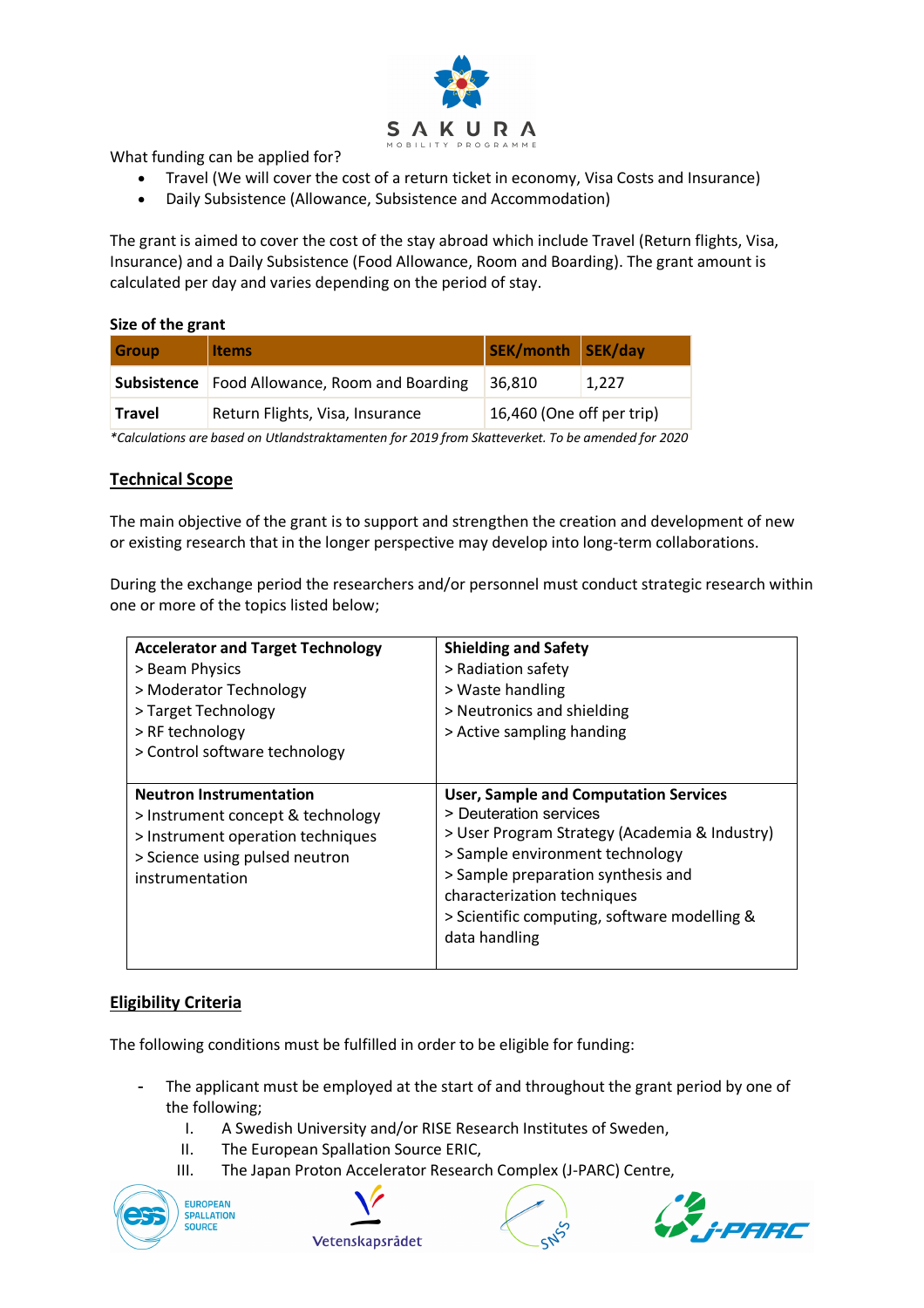

IV. A Japanese University or Research Centre collaborating with J-PARC.

- The applicant must hold a Swedish doctoral degree or a corresponding foreign degree, awarded no later than the deadline for this call and/or be a technical/admin staff working at a facility/university/institute.
- The proposal must address one of the four areas of science listed in the Technical Scope: Accelerator and Target; Neutron Instrumentation; Shielding and Safety; as well as User, Sample and Computation Services.
- All proposals must be written in English and follow the structure set out in the application form enclosed in this document.
- The applicant must indicate their desired duration of stay(s) for the exchange period.
- Proposals must be submitted electronically to sakura@esss.se by the call deadline.
- The applicants must provide a signed Letter of Commitment from their institution confirming their willingness and ability to participate in the programme.
- A Letter of support from the counterpart institution confirming willingness to host the participant for the specified period mentioned in the application.
- Only one application can be submitted per Principal Investigator but up to 2 stays within the exchange period are possible.

# **Applications**

The proposals will be prepared using the enclosed template and sent to sakura@esss.se before **13th October 2019**. **TBC**

All proposals must be written in English and follow the structure set out in the application form enclosed in this document. The application must include the following:

- Curriculum Vitae (Max 2 Pages)
- Publications List (From the last 8 years, Max 5 pages)
- Abstract & Summary
- Scientific and Methodological motivation
- Expected Outcome
- Collaborative Aspects
- Interest for Facility
- Practical Details
- Declaration of Intent (Letter of commitment & Letter of support)

## All applications are to be submitted to ESS **before 15:00 (CEST) on October 13th, 2019**. **TBC**

## **Evaluation/ Assessment Criteria**

An Evaluation Committee comprising on members from ESS, J-PARC and SNSS will analyse all eligible applications. The committee will assess the relevance of applications using the criteria below;

## *Proposer, Facility Contacts*

- Have collaboration partners been identified?
- Do they have adequate qualifications / competences for successfully executing and later dissemination for sustained collaboration?

*Topic*

Does the topic selected match and reflect the core interest of the partners?